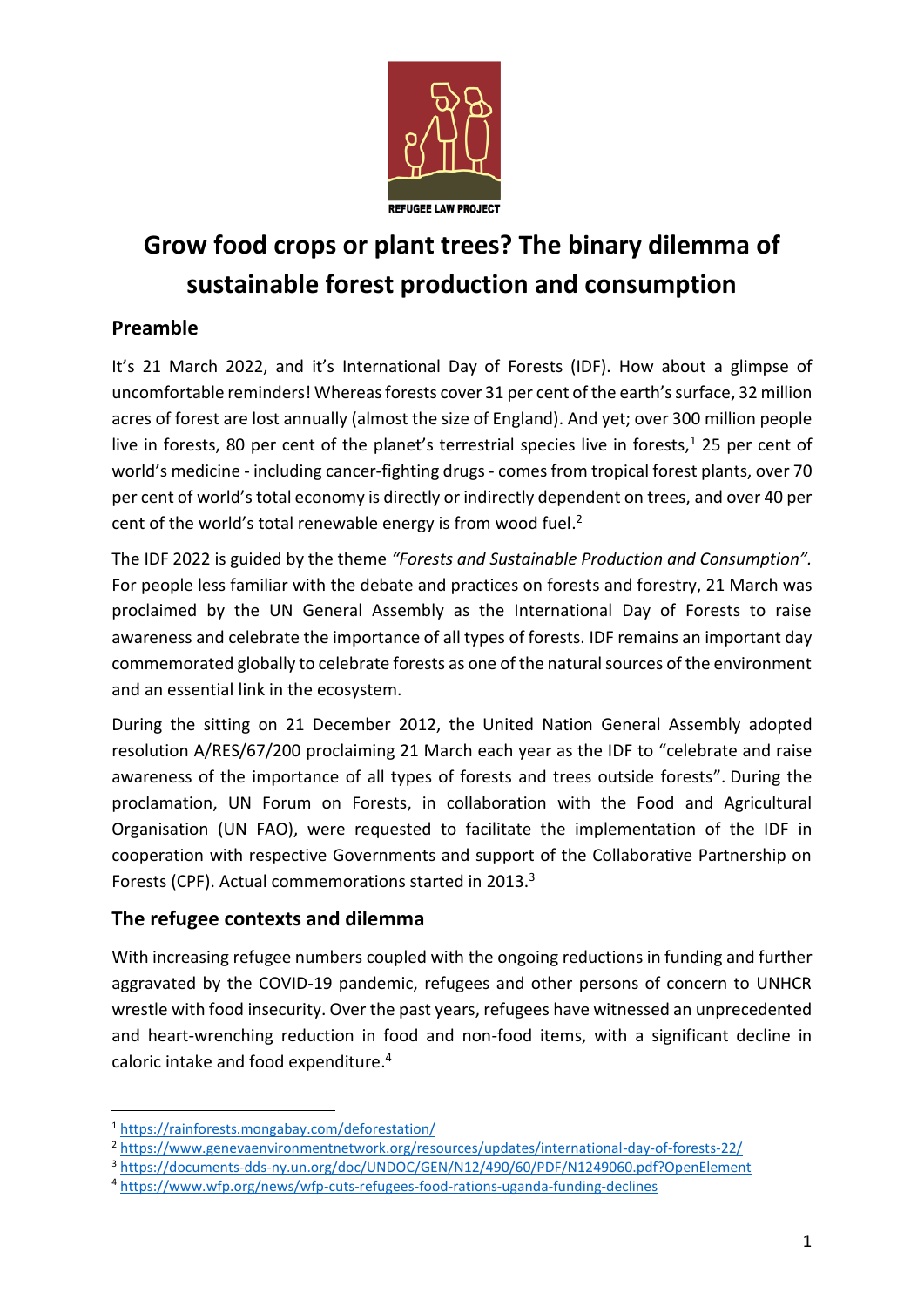Refugees in Uganda are surviving on 60 per cent of a full ration. They currently receive 19,000 UGX, 0.2 kilogramme of salt, 0.5 litres of cooking oil (or 4,000UGX if not available at the time of distribution), 7 kilogrammes of Maize or Sorghum depending on what is in stock for the month, 1.5 kilogrammes of Beans, 1 piece of soap, 2 pairs of underware for females above 16 years, and 1 facemask. All the above are per person per month and irrespective of the household size.<sup>5</sup> Since June 2019, after the UN World Food Programme was accused of negligence over food aid deaths and sicknesses in Karamoja, the distribution of porridge flour has remained suspended, including to refugees.<sup>6</sup>

As a Centre for Justice and Forced Migrants and a human rights-based organisation courageously promoting tree growing in and around refugee-hosting areas, we are privy to the fact that many refugees are at the tail end of disasters associated with the destruction of existing forests. Still, refugee and host communities are tremendously shouldering afforestation and reafforestation loads in their communities.

Since 2017, and with generous funding support of the Ministry of Foreign Affairs of the Kingdom of the Netherlands, RLP has proactively engaged multiple stakeholders in bringing to the fore the environmental issues affecting refugee and host communities. We have also actively contributed to bringing to bear the commendable initiatives of refugees and host communities in tackling ecological challenges including activities related to tree growing. Since then, we have contributed to growing trees on over 207 acres of otherwise unutilised land in the refugee hosting districts of Adjumani, Kiryandongo, and Lamwo.

### **What does sustainable production and consumption mean for refugees?**

As we commemorate this important day, we ought to be reminded that the debate on "*Forests and Sustainable Production and Consumption*" in relation to refugee contexts requires further critical discussions and additional work. Specifically, we implore all people living in Uganda to;

**Address the land question in refugee-hosting areas.** As refugee numbers continue to rise (Uganda currently hosts over 1.5 million persons of concern to UNHCR), the struggle for land is exacerbated. Land is an essential element in tree growing, and yet currently, refugees are allotted 30x30m of land within which they are expected to erect their shelter, grow food, and grow a few trees. The refugee management regime of Uganda is sitting on a potential time bomb waiting to explode in a few years to come if the subtle and yet brewing land-related concerns and tensions are not addressed. Government only has limited acres of land to offer to refugees in, especially western Uganda – leaving most support in the hands of host communities who have to offer their land in support of refugees.

1

<sup>5</sup> Information obtained from February 2022 distribution in Kiryandongo refugee settlement and corroborated with findings fro[m https://www.jointdatacenter.org/wp-content/uploads/2022/01/JDC\\_RDD\\_Uganda.pdf](https://www.jointdatacenter.org/wp-content/uploads/2022/01/JDC_RDD_Uganda.pdf) <sup>6</sup> <https://www.thenewhumanitarian.org/news/2019/06/19/wfp-uganda-food-aid-deaths-accused-negligence>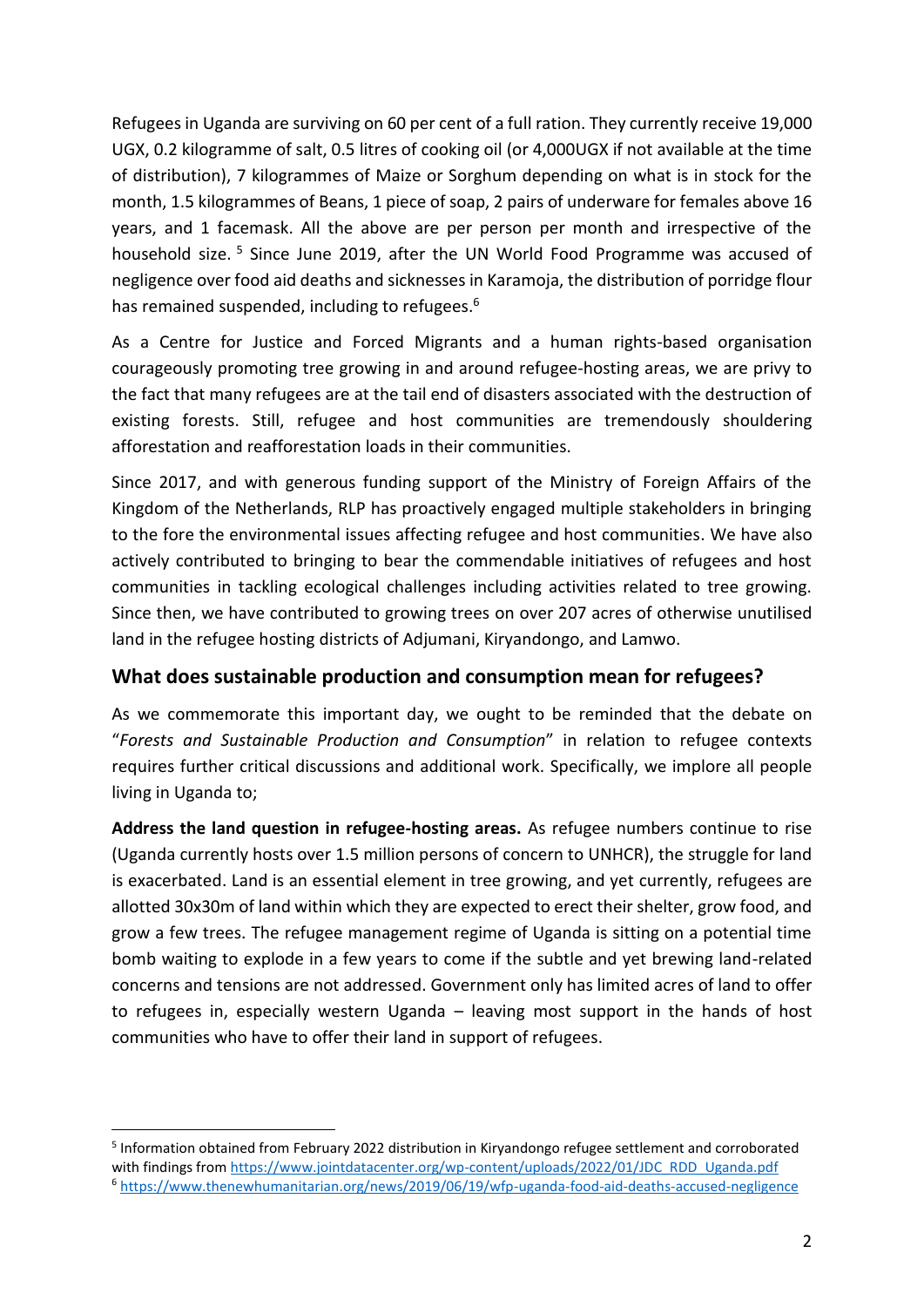However, this comes at a time when i) Uganda is grappling with contentions conversations regarding 'compulsory' acquisition of land<sup>7</sup>, ii) residents of refugee-hosting districts including Lamwo are lately demanding agreements for use of land by refugees  $8$ , iii) OPM officials (including the minister in-charge<sup>9</sup>) are being arrested for allegedly grabbing land<sup>10</sup> iv) studies show the need to reclaim land offered to refugees, $11$  and above all v) refugee management leadership has been issuing 'xenophobic' and resentful statements relating to the land offered to refugees. Hon. Hilary Onek, for example, furiously once said,

*"If that land [given to refugees] was used for maybe farming and other activities, maybe we would be getting more out of it. But it is now lying idle because refugees are there [emphasis added]. Maybe we need to assess the value of giving this land and add it to our financial contribution". 12*

**Harmonise the binary conflicts between forestry and agricultural land uses.** The promotion of forestry on the one hand and the pressure for increased agricultural production to sustain ever-growing populations on the other is among the contemporary catch-22 situations; promoting one often leads to the destruction of the other. It is estimated that agriculture is responsible for approximately 80 per cent of tropical forests loss.

The relationship between agriculture and forestry is an essential feature of forestry development globally, let alone in developing nations. The struggle for enhanced livelihoods is a global reality, just like the need to preserve and conserve natural resources, including forests resources. Improvement in agricultural production has a direct link to the improvement of the well-being of farmers. Equally, forests are essential resources for the conservation of biodiversity, soil restoration, and climate change mitigation, all of which farmers benefit from.

Whereas initiatives including agroforestry are being promoted globally, the reality in refugeehosting areas, many of which are recovering from decades of war, is different since the majority are impoverished, rely on rudimentary tools which perpetuate unstainable agricultural practices, lack skills, knowledge and tools of modern farming practices, hardly document and record their proceeds, struggle with limited land sizes, and yet grapple with rapid population increase.

With ever reducing food ration, refugees are pushed to supplement relief items through subsistence agriculture. As they struggle with limited land sizes, they are left with few other choices than to revert to the use of forest-related resources. One wonders, therefore, how

-

<sup>7</sup> <https://www.acode-u.org/uploadedFiles/PBP47.pdf>

<sup>8</sup> [https://www.monitor.co.ug/uganda/news/national/lamwo-residents-demand-agreements-for-refugee-land-](https://www.monitor.co.ug/uganda/news/national/lamwo-residents-demand-agreements-for-refugee-land-1761712)[1761712](https://www.monitor.co.ug/uganda/news/national/lamwo-residents-demand-agreements-for-refugee-land-1761712)

<sup>9</sup> <https://www.youtube.com/watch?v=t1veoEyykaQ>

<sup>10</sup> [https://www.monitor.co.ug/uganda/news/national/senior-opm-official-arrested-over-land-grabbing-](https://www.monitor.co.ug/uganda/news/national/senior-opm-official-arrested-over-land-grabbing-1744936)[1744936](https://www.monitor.co.ug/uganda/news/national/senior-opm-official-arrested-over-land-grabbing-1744936)

<sup>11</sup> <https://reliefweb.int/sites/reliefweb.int/files/resources/Lamwo-policy-paper-FINAL.pdf>

<sup>12</sup> <https://softpower.ug/govt-disappointed-that-pledges-from-refugee-summit-were-channeled-through-ngos/>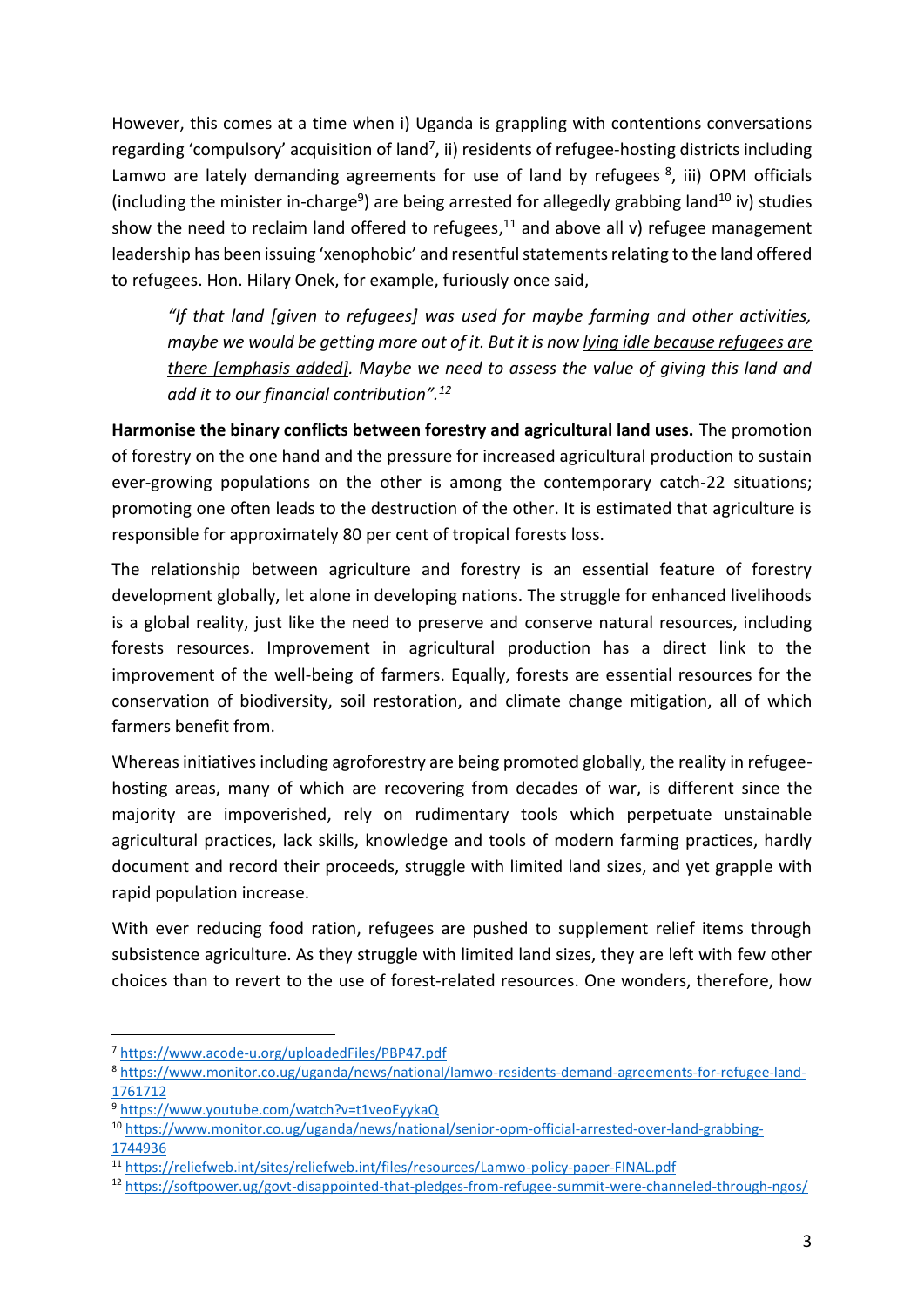we can strike a sustainable balance in promoting agriculture while nurturing farmer-based natural regeneration alongside conventional tree planting/growing activities.

**Tackle uncontrolled and unlawful burning and wildfires.** Globally, wildfires destroy millions of acres of natural and artificial forests, and in the process millions of tonnes of carbon dioxide are released back into the atmosphere. Such fires pose severe threats to the environment, lead to financial loss in the forestry sector, and hamper human and ecosystem health. Recurring incidences of uncontrolled and unlawful burning and wildfires have profound negative impacts on the environment, and ultimately represent set-backs in the relative successes realised in forestry in Uganda and elsewhere. Addressing bush burning, including in refugee hosting areas, requires that community awareness be heightened, laws on arson and destruction of forests (including by-laws) be strengthened and proactively enforced, stakeholder synergies be strengthened, farmers be trained on managing wildfires, and tree growers be equipped with the necessary technologies and skills for firefighting.

**Promote the uptake of the Water and Environment Sector Refugee Response Plan (WESRRP)**<sup>13</sup> for Refugees and Host Communities in Uganda. In November 2019, and with the support of UNHCR, the Government of Uganda, through The Office of the Prime Minister, released the above-integrated response plan in the quest for sustainable use of water, environment and natural resources. The response plan complements the Water Supply and Sanitation Infrastructure Development Plan.<sup>14</sup> Whereas Uganda is known for having a 'forest of laws and policies, community engagements on those laws and policies are wanting, many of those documents remain in languages bought from schools and therefore not refugees and host community-friendly, and many of the documents are never evaluated, or the reports not available to the public.

**Reverse the impact of COVID-19 on the Forest and Forest Sector.** The COVID-19 pandemic precipitated massive challenges in advancing government and private individuals' goals in afforestation and reafforestation. Besides the turmoil in household livelihoods due to loss of livelihoods associated with a series of lockdowns, vulnerable communities, including refugees, have had few other options than to turn to the environment, especially forest resources, to boost their livelihoods and economic functionality. Their activities in this area rapidly undid the relative conservation measures put in place before COVID-19. As economies slowly re-open and many nations look for a 'quick fix' to their financial crisis, poor people have equally turned to above ground biomass for fuelwood and alternative sources of income.

In the refugee field, COVID-19 hampered the implementation of the Water and Environment Sector Response Plan for Refugees and Host Communities in Uganda<sup>'15</sup> Where initial commitment under outcome #2A under Environment and Natural Resources projected i)

-

<sup>13</sup> <https://reliefweb.int/sites/reliefweb.int/files/resources/75623.pdf>

<sup>1414</sup> [http://npa.go.ug/wp-content/uploads/2018/01/Water-and-Environment-Sector-Development-Plan-](http://npa.go.ug/wp-content/uploads/2018/01/Water-and-Environment-Sector-Development-Plan-2020new.pdf)[2020new.pdf](http://npa.go.ug/wp-content/uploads/2018/01/Water-and-Environment-Sector-Development-Plan-2020new.pdf)

<sup>15</sup> <https://reliefweb.int/sites/reliefweb.int/files/resources/75623.pdf>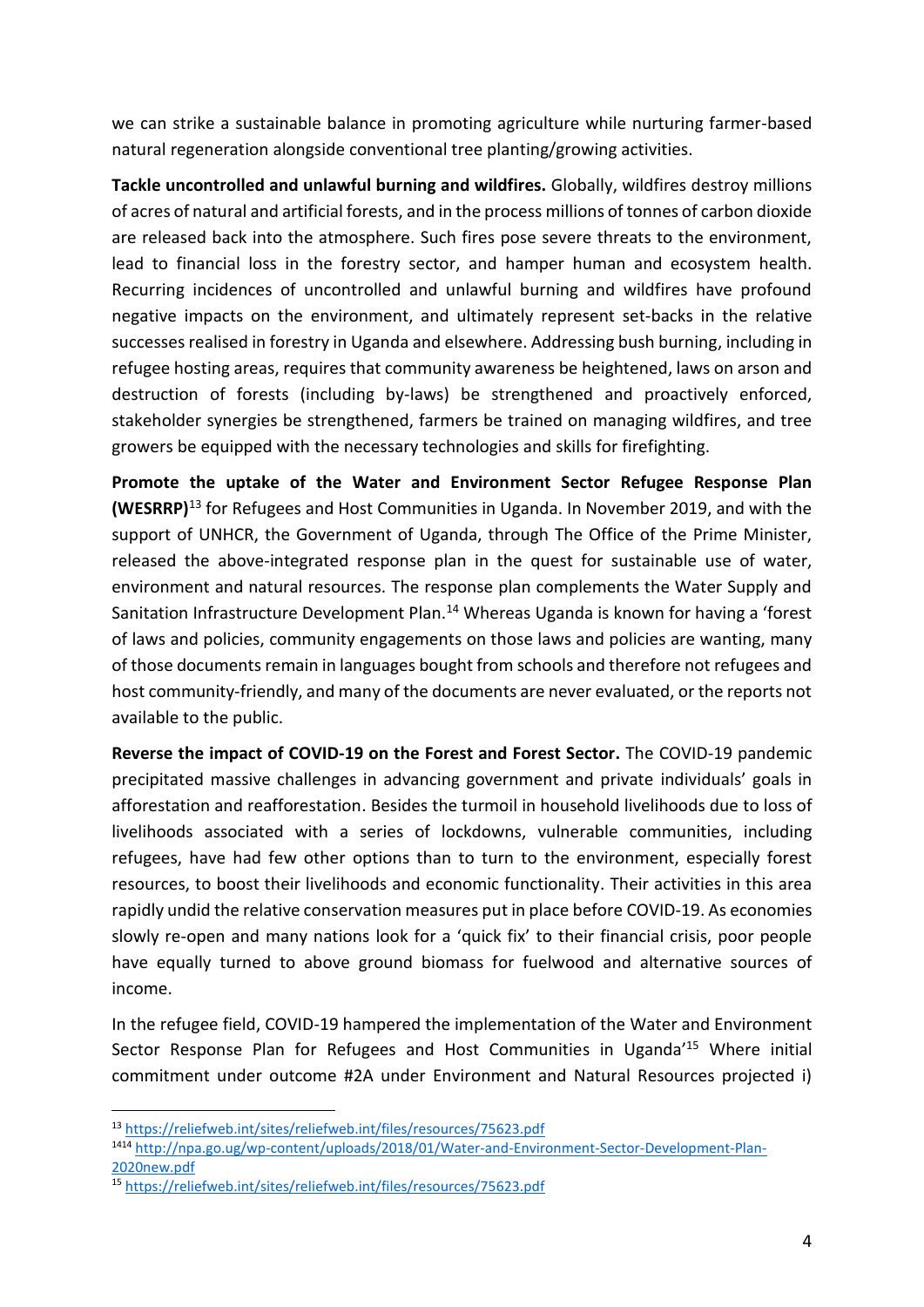raising and growing 18 million tree seedlings in 11 districts, ii) Land acquisition (off-site) under the private-public partnership, iii) Providing refugees with cooking fuel to reduce on encroachment of neighbouring resources, and iv) restoring four degraded wetlands in three years. None of the above could be implemented due to the 'work from home' mantra associated with COVID-19 lockdowns, as NFA could hardly fulfil its assigned roles and responsibilities in providing technical support to districts.

Therefore, as the global economy slowly re-opens, there is a need for concerted efforts in supporting the implementation of Government programmes in promoting afforestation and reafforestation.

**Inform and educate communities on relevant forestry laws and policies.** Whereas it's argued that 'ignorance of the law is no defence', it equally does no good to imprison an ill-informed refugee woman for having 'innocently' cut down a shrub to prepare meals for her children. As often pointed out, Uganda is not short of laws and policies on issues of concern. According to the National Tree Planting Act (2003), *"No person shall, in a forest reserve, cut, disturb, damage, burn or destroy any forest produce, or remove or receive any forest produce except*  -....<sup>"16</sup> The Uganda Forest Policy (2001)<sup>17</sup> encourages the active participation of 'local' communities, including farmers, in the management of forests in Uganda.

However, one wonders, how much of the laws do people living in Uganda understand? How much do refugees, many of whom are from non-English speaking countries, understand existing laws and policies? Addressing such questions requires critical reflections on the nature of engagement of the rule of law actors with refugees and host communities concerning existing laws and policies governing forestry and forest management in Uganda, including the National Forestry and Tree Planting Act (2003).

**Promote participatory forestry.** Although several initiatives have been adopted by agencies, parastatals, and government authorities, including National Forestry Authority (NFA), promoting public-private partnerships in forestry, community members' participation in forestry still requires more actions. In refugee settlements across the country, commendable successes have been garnered in community forestry. Both refugees and host communities are engaged as key stakeholders in tree growing, processing of forest products, and other activities of forest-dwelling communities. However, there are critical questions worth answering; To what extent do refugees engage in participatory forestry? How are refugees involved in decision making in all aspects of forest management, formulating and implementing existing institutional frameworks, and utilising natural forests and woodlands state-owned or formerly state-owned?

**Promote intersectionality in forestry and climate change debate.** Studies have shown that forestry in and by itself isn't the panacea to the contemporary climate change challenges. However 'small' they are, related activities that promote carbon sequestration must be

-

<sup>16</sup> <http://extwprlegs1.fao.org/docs/pdf/uga87770.pdf>

<sup>17</sup> <https://www.nfa.go.ug/images/UgandaForestryPolicy2001.pdf>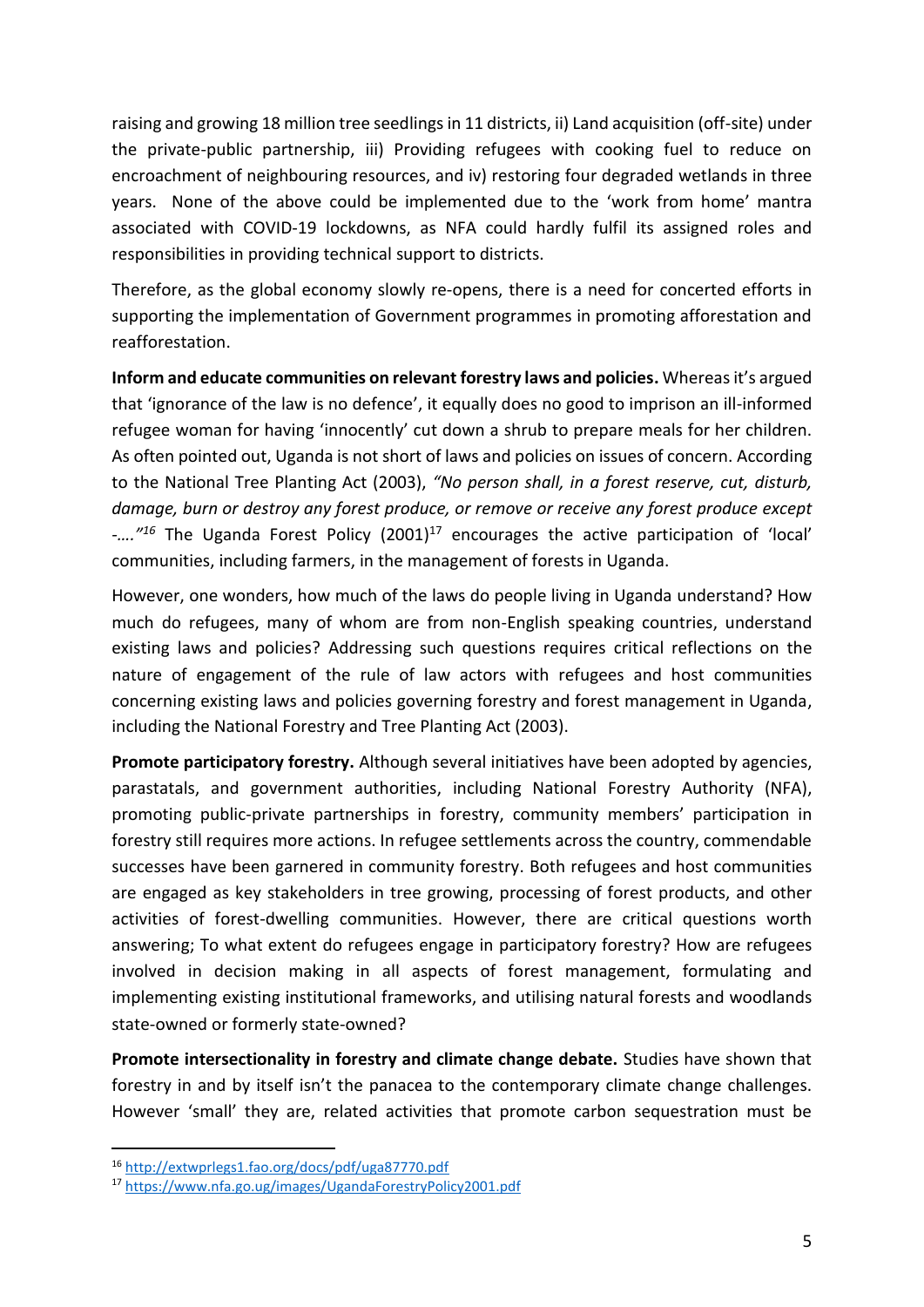encouraged. With the world wrestling unprecedented existential threats, we cannot afford to ignore the contribution of refugee smallholder farmers and foresters. As we pursue strict measures of gradual decarbonisation of production as an essential contributor to reducing greenhouse gas emissions, Uganda could benefit more if the contribution of refugees in maise production in districts including Kiryandongo are acknowledged, supported, and evaluated.

Elsewhere, studies on corn (commonly known as maize in Uganda) have shown promising results on 'carbon sink' - meaning they are among the plants that absorb more carbon from the atmosphere than they release. It is estimated that an acre of maize can absorb up to 8 tons of carbon dioxide and is therefore good for the environment.<sup>18</sup>

## **Is Our future one of hope - or doom?**

Indubitably, the contemporary world is wrestling extraordinary existential threats. Forests are not only enablers to sustained existence on planet earth but also intrinsically linked to nutrition, health, shelter, and human existence in general. Ironically, every second, a forest is cut down the size of a football field. If the rate of deforestation remains the same, the world might only have 10 per cent of its' rainforest left by 2030, and if nothing is further done, all rainforests will be gone in 77 years. However, countries including Ethiopia have inspired other nations that it's possible to plan over 300 million trees in a single day. It is possible. May this encourage Uganda too!

We should not need a reminder that 31 per cent of modern diseases are a result of deforestation, nor another reminder from Franklin D. Roosevelt that *"A nation that destroys its soils destroys itself. Forest are the lungs of our land, purifying the air and giving fresh strength to our people".* Instead, the world needs global citizens' concerted efforts to revolutionise tree growing and forest conversation. Through tree growing, the fight against the impact of catastrophic climate change can be tackled alongside storing carbon dioxide and addressing the rise in global temperature.

We are at a crucial time to check our consumption of forest products and re-write the history in making bold efforts to grow trees and protect all forest-related resources. It is estimated that forests have the potential of lifting one billion vulnerable people out of poverty and can create 8 million green jobs. If you believe that your children and future generation deserve a much better future, then may this day propel you to make deliberate efforts to do what you can, from where you are, and with what you have! Therefore, investment in forests is an investment in people. Every little action counts!

#### **#PlayYourPart #ProtectForestResources #GrowMoreTrees**

Nice Commemorations!

[info@refugeelawproject.org](mailto:info@refugeelawproject.org)

<sup>1</sup> <sup>18</sup> [https://www.canr.msu.edu/news/corn\\_fields\\_help\\_clean\\_up\\_and\\_protect\\_the\\_environment](https://www.canr.msu.edu/news/corn_fields_help_clean_up_and_protect_the_environment)